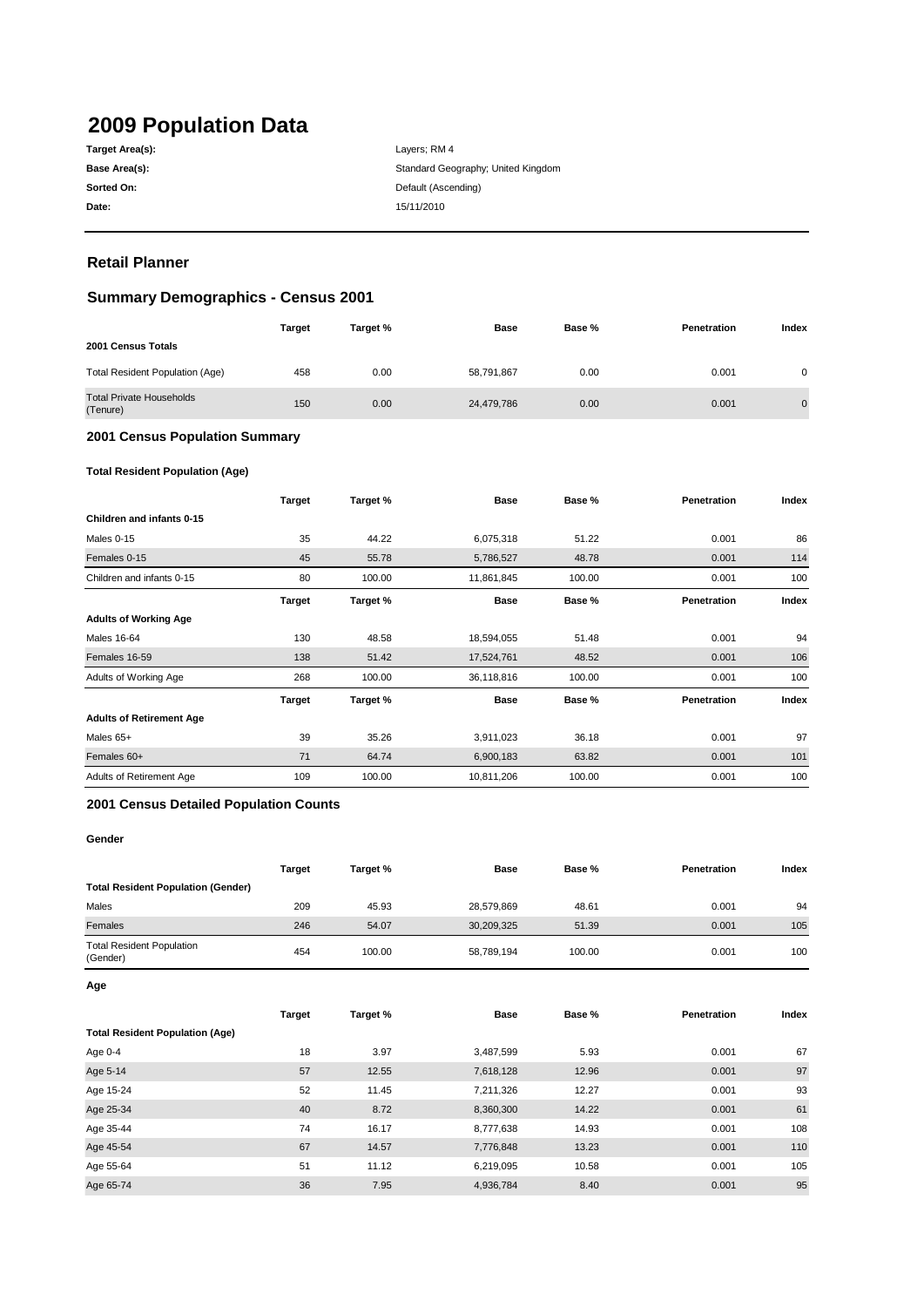| Age 75+                         | 62  | 13.49  | 4.404.149  | 7.49   | 0.001 | 180 |
|---------------------------------|-----|--------|------------|--------|-------|-----|
| Total Resident Population (Age) | 458 | 100.00 | 58,791,867 | 100.00 | 0.001 | 100 |

#### **2001 Census - Economic Activity**

#### **2001 Census - Economic Activity**

**All people aged 16 to 74 (Economic Activity)**

|                                                          | <b>Target</b>  | Target % | <b>Base</b> | Base % | <b>Penetration</b> | Index |
|----------------------------------------------------------|----------------|----------|-------------|--------|--------------------|-------|
| <b>Economically active</b>                               |                |          |             |        |                    |       |
| Economically active - Employee                           | 125            | 39.65    | 22,149,642  | 52.28  | 0.001              | 76    |
| Economically active - Full-time<br>students              | $\overline{7}$ | 2.16     | 1,106,393   | 2.61   | 0.001              | 83    |
| Economically active - Self<br>employed with employees    | 30             | 9.40     | 1,254,024   | 2.96   | 0.002              | 317   |
| Economically active - Self<br>employed without employees | 34             | 10.87    | 2,198,472   | 5.19   | 0.002              | 210   |
| Economically active -<br>Unemployed                      | 10             | 3.11     | 1,458,207   | 3.44   | 0.001              | 90    |
| All people aged 16 to 74<br>(Economic Activity)          | 316            | 100.00   | 42,364,055  | 100.00 | 0.001              | 100   |
|                                                          |                |          |             |        |                    |       |
|                                                          | <b>Target</b>  | Target % | <b>Base</b> | Base % | Penetration        | Index |
| <b>Economically inactive</b>                             |                |          |             |        |                    |       |
| Economically inactive - Looking<br>after home/family     | 30             | 9.40     | 2,737,615   | 6.46   | 0.001              | 145   |
| Economically inactive - Other                            | 12             | 3.69     | 1,363,465   | 3.22   | 0.001              | 115   |
| Economically inactive - Retired                          | 42             | 13.19    | 5,654,426   | 13.35  | 0.001              | 99    |
| Economically inactive - Student                          | 16             | 5.03     | 1,994,208   | 4.71   | 0.001              | 107   |
| Economically inactive -<br>Permanently sick/disabled     | 11             | 3.50     | 2,447,603   | 5.78   | 0.001              | 61    |

#### **2001 Census - Economic Activity by Gender**

|                                                       | <b>Target</b> | Target % | <b>Base</b> | Base % | Penetration | Index |
|-------------------------------------------------------|---------------|----------|-------------|--------|-------------|-------|
| All people aged 16 to 74 (Econ Activity by Gender)    |               |          |             |        |             |       |
| All males aged 16 to 74                               | 152           | 48.29    | 20.895.777  | 49.14  | 0.001       | 98    |
| Males Economically active                             | 119           | 37.65    | 15,363,899  | 36.13  | 0.001       | 104   |
| Males Economically inactive                           | 34            | 10.64    | 5.531.878   | 13.01  | 0.001       | 82    |
| All females aged 16 to 74                             | 163           | 51.71    | 21,629,980  | 50.86  | 0.001       | 102   |
| Females Economically active                           | 87            | 27.49    | 12.820.775  | 30.15  | 0.001       | 91    |
| Females Economically inactive                         | 76            | 24.22    | 8.809.205   | 20.72  | 0.001       | 117   |
| All people aged 16 to 74 (Econ<br>Activity by Gender) | 315           | 100.00   | 42,525,757  | 100.00 | 0.001       | 100   |

#### **Approximated Social Grade**

|                                                         | Target | Target % | <b>Base</b> | Base % | <b>Penetration</b> | Index |
|---------------------------------------------------------|--------|----------|-------------|--------|--------------------|-------|
| All people aged 16 and over in HHs (Social Grade)       |        |          |             |        |                    |       |
| AB Higher and intermediate<br>manager/admin/prof        | 84     | 24.97    | 9.907.832   | 21.57  | 0.001              | 116   |
| C1 Supervisory, clerical, junior<br>manager/admin/prof  | 121    | 35.76    | 13,513,414  | 29.42  | 0.001              | 122   |
| C <sub>2</sub> Skilled manual workers                   | 49     | 14.61    | 6,996,182   | 15.23  | 0.001              | 96    |
| D Semi-skilled and unskilled<br>manual workers          | 32     | 9.55     | 7,976,329   | 17.36  | 0.000              | 55    |
| E On state benefit, unemployed,<br>lowest grade workers | 51     | 15.11    | 7,541,557   | 16.42  | 0.001              | 92    |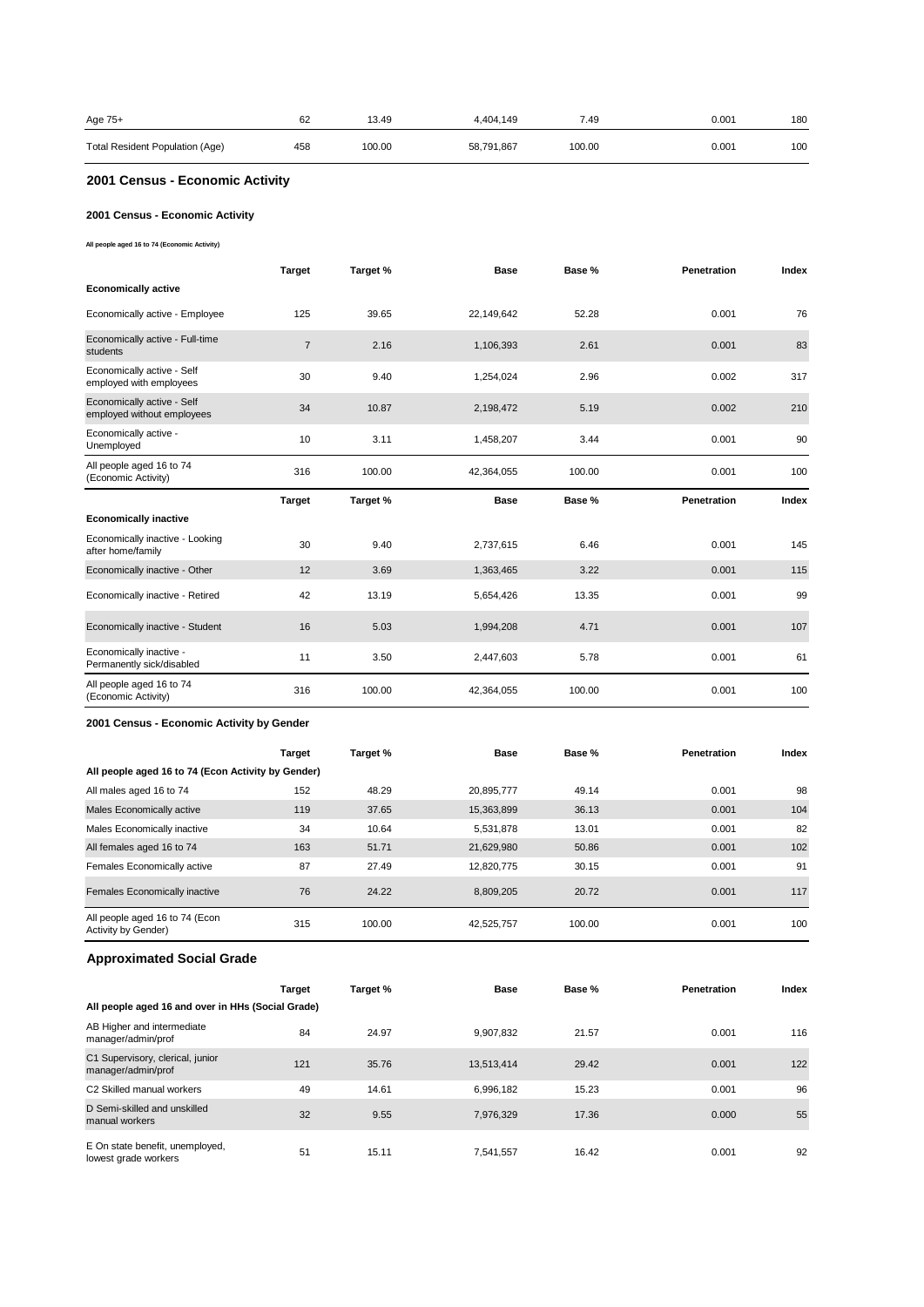| All people aged 16 and over in<br>HHs (Social Grade) | 338                 | 100.00   | 45,935,314  | 100.00 | 0.001       | 100         |
|------------------------------------------------------|---------------------|----------|-------------|--------|-------------|-------------|
| <b>Ethnic Group (GB)</b>                             |                     |          |             |        |             |             |
|                                                      | <b>Target</b>       | Target % | <b>Base</b> | Base % | Penetration | Index       |
| All People (Ethnic Group) (GB)                       |                     |          |             |        |             |             |
| White                                                | 447                 | 98.79    | 52,481,255  | 91.91  | 0.001       | 107         |
| White- British (inc. White<br>Scottish)              | 437                 | 96.45    | 50,366,497  | 88.20  | 0.001       | 109         |
| White- Irish                                         | 5                   | 1.10     | 691,606     | 1.21   | 0.001       | 91          |
| White- Other White                                   | 6                   | 1.24     | 1,423,152   | 2.49   | 0.000       | 50          |
| Mixed                                                | $\mathbf 0$         | 0.00     | 673,743     | 1.18   | 0.000       | $\mathbf 0$ |
| Asian or Asian British                               | 3                   | 0.67     | 2,328,784   | 4.08   | 0.000       | 16          |
| Asian-Indian                                         | 3                   | 0.67     | 1,051,614   | 1.84   | 0.000       | 37          |
| Asian- Pakistani                                     | $\mathsf{O}\xspace$ | 0.00     | 746,520     | 1.31   | 0.000       | $\pmb{0}$   |
| Asian-Bangladeshi                                    | 0                   | 0.00     | 282,854     | 0.50   | 0.000       | 0           |
| Asian- Other Asian                                   | $\mathbf{0}$        | 0.00     | 247,796     | 0.43   | 0.000       | $\pmb{0}$   |
| <b>Black or Black British</b>                        | $\mathbf 0$         | 0.00     | 1,147,400   | 2.01   | 0.000       | 0           |
| <b>Black-Caribbean</b>                               | $\mathbf{0}$        | 0.00     | 565,839     | 0.99   | 0.000       | $\pmb{0}$   |
| <b>Black-African</b>                                 | $\mathbf 0$         | 0.00     | 484,578     | 0.85   | 0.000       | 0           |
| Black- Other Black (inc. Black<br>Scottish)          | $\pmb{0}$           | 0.00     | 96,983      | 0.17   | 0.000       | $\mathbf 0$ |
| Chinese or Other Ethnic Group                        | $\overline{2}$      | 0.54     | 472,190     | 0.83   | 0.001       | 65          |
| Other- Chinese                                       | 2                   | 0.54     | 243,243     | 0.43   | 0.001       | 126         |
| Other- Other Ethnic Group                            | 0                   | 0.00     | 228,947     | 0.40   | 0.000       | $\mathbf 0$ |
| All People (Ethnic Group) (GB)                       | 453                 | 100.00   | 57,103,372  | 100.00 | 0.001       | 100         |

#### **Tenure (HH)**

|                                                           | <b>Target</b>  | Target % | <b>Base</b> | Base % | Penetration        | Index     |
|-----------------------------------------------------------|----------------|----------|-------------|--------|--------------------|-----------|
| All Households (Tenure)                                   |                |          |             |        |                    |           |
| Owned (HH)                                                | 107            | 71.43    | 16,724,882  | 68.32  | 0.001              | 105       |
| Own- Owns outright (HH)                                   | 55             | 36.57    | 7,078,266   | 28.91  | 0.001              | 126       |
| Own- Owns with a mortgage or<br>loan (HH)                 | 52             | 34.86    | 9,489,495   | 38.76  | 0.001              | 90        |
| Own- Shared ownership (HH)                                | $\pmb{0}$      | 0.00     | 157,121     | 0.64   | 0.000              | $\pmb{0}$ |
| Social Rented (HH)                                        | 16             | 10.50    | 4,885,741   | 19.96  | 0.000              | 53        |
| Social- Rented from Council<br>(LA/Scottish Homes) (HH)   | 16             | 10.50    | 3,458,066   | 14.13  | 0.001              | 74        |
| Social- Other social rented (HH)                          | $\mathbf 0$    | 0.00     | 1,427,675   | 5.83   | 0.000              | 0         |
| Private rented (HH)                                       | 19             | 12.78    | 2,345,327   | 9.58   | 0.001              | 133       |
| Private- Private landlord or<br>letting agency (HH)       | 15             | 10.34    | 2,053,467   | 8.39   | 0.001              | 123       |
| Private- Employer of a<br>household member (HH)           | $\mathbf 0$    | 0.00     | 63,564      | 0.26   | 0.000              | 0         |
| Private- Relative or friend of a<br>household member (HH) | 0              | 0.00     | 155,578     | 0.64   | 0.000              | 0         |
| Private- Other (HH)                                       | $\overline{4}$ | 2.44     | 72,718      | 0.30   | 0.005              | 822       |
| Living rent free (HH)                                     | 9              | 5.71     | 523,836     | 2.14   | 0.002              | 267       |
| All Households (Tenure)                                   | 150            | 100.00   | 24,479,786  | 100.00 | 0.001              | 100       |
|                                                           | <b>Target</b>  | Target % | <b>Base</b> | Base % | <b>Penetration</b> | Index     |
| <b>Car Ownership</b>                                      |                |          |             |        |                    |           |
| No car or van                                             | 11             | 7.45     | 6,717,523   | 27.44  | 0.000              | 27        |
| 1 car or van                                              | 40             | 26.75    | 10,715,221  | 43.77  | 0.000              | 61        |
| 2 cars or vans                                            | 59             | 38.81    | 5,652,000   | 23.09  | 0.001              | 168       |
| 3 cars or vans                                            | 26             | 17.10    | 1,068,923   | 4.37   | 0.002              | 392       |
| Car Ownership                                             | 151            | 100.00   | 24,479,968  | 100.00 | 0.001              | 100       |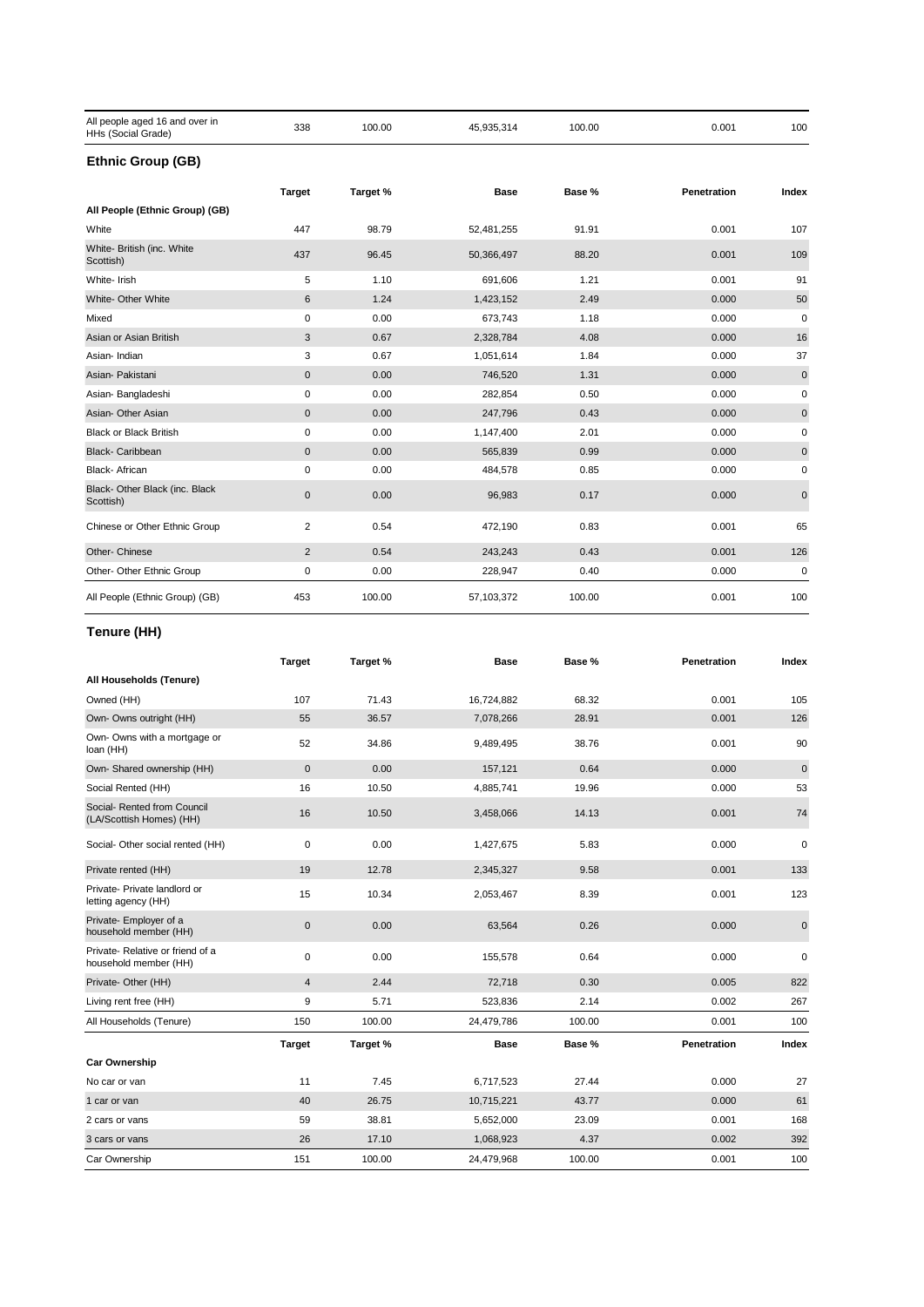## **Summary Demographics - Household and Population Estimates 2009**

|                                                 | <b>Target</b> | Target % | Base        | Base % | Penetration | Index       |
|-------------------------------------------------|---------------|----------|-------------|--------|-------------|-------------|
| Household and Population Estimates 2009: Totals |               |          |             |        |             |             |
| Population estimate 2009                        | 466           | 0.00     | 61,861,552  | 0.00   | 0.001       | $\mathbf 0$ |
| Household estimate 2009                         | 170           | 0.00     | 26,569,236  | 0.00   | 0.001       | $\pmb{0}$   |
| <b>Population estimate 2009</b>                 |               |          |             |        |             |             |
| <b>Population Estimates 2009 - Summary</b>      |               |          |             |        |             |             |
|                                                 | <b>Target</b> | Target % | <b>Base</b> | Base % | Penetration | Index       |
| Children and infants 0-15                       |               |          |             |        |             |             |
| Males 0-15                                      | 23            | 4.87     | 5,904,529   | 9.54   | 0.000       | 51          |
| Females 0-15                                    | 38            | 8.07     | 5,625,209   | 9.09   | 0.001       | 89          |
| Population estimate 2009                        | 466           | 100.00   | 61,861,552  | 100.00 | 0.001       | 100         |
|                                                 | <b>Target</b> | Target % | <b>Base</b> | Base % | Penetration | Index       |
| <b>Adults of Working Age</b>                    |               |          |             |        |             |             |
| <b>Males 16-64</b>                              | 139           | 29.93    | 20,073,631  | 32.45  | 0.001       | 92          |
| Females 16-59                                   | 134           | 28.73    | 18,254,555  | 29.51  | 0.001       | 97          |
| Population estimate 2009                        | 466           | 100.00   | 61,861,552  | 100.00 | 0.001       | 100         |
|                                                 | <b>Target</b> | Target % | <b>Base</b> | Base % | Penetration | Index       |
| <b>Adults of Retirement Age</b>                 |               |          |             |        |             |             |
| Males 65+                                       | 41            | 8.72     | 4,431,393   | 7.16   | 0.001       | 122         |
| Females 60+                                     | 92            | 19.67    | 7,572,235   | 12.24  | 0.001       | 161         |
| Population estimate 2009                        | 466           | 100.00   | 61,861,552  | 100.00 | 0.001       | 100         |
|                                                 | <b>Target</b> | Target % | <b>Base</b> | Base % | Penetration | Index       |
| Population Estimates 2009 - Gender              |               |          |             |        |             |             |
| Males                                           | 203           | 43.53    | 30,409,553  | 49.16  | 0.001       | 89          |
| Females                                         | 263           | 56.47    | 31,451,999  | 50.84  | 0.001       | 111         |
| Population estimate 2009                        | 466           | 100.00   | 61,861,552  | 100.00 | 0.001       | 100         |
|                                                 | <b>Target</b> | Target % | <b>Base</b> | Base % | Penetration | Index       |
| Population Estimates 2009 - Age                 |               |          |             |        |             |             |
| Age 0-4                                         | 17            | 3.71     | 3,756,088   | 6.07   | 0.001       | 61          |
| Age 5-14                                        | 39            | 8.36     | 7,020,391   | 11.35  | 0.001       | 74          |
| Age 15-24                                       | 50            | 10.80    | 8,266,438   | 13.36  | 0.001       | 81          |
| Age 25-34                                       | 50            | 10.64    | 8,046,491   | 13.01  | 0.001       | 82          |
| Age 35-44                                       | 69            | 14.77    | 9,037,584   | 14.61  | 0.001       | 101         |
| Age 45-54                                       | 64            | 13.70    | 8,332,911   | 13.47  | 0.001       | 102         |
| Age 55-64                                       | 62            | 13.31    | 7,295,181   | 11.79  | 0.001       | 113         |
| Age 65-74                                       | 44            | 9.38     | 5,279,117   | 8.53   | 0.001       | 110         |
| Age 75-84                                       | 38            | 8.06     | 3,458,793   | 5.59   | 0.001       | 144         |
| Age 85+                                         | 34            | 7.27     | 1,368,558   | 2.21   | 0.003       | 329         |
| Population estimate 2009                        | 466           | 100.00   | 61,861,552  | 100.00 | 0.001       | 100         |

# **Summary Demographics - Household and Population Projections**

|                              | <b>Target</b> | Target % | <b>Base</b> | Base % | Penetration | Index       |
|------------------------------|---------------|----------|-------------|--------|-------------|-------------|
| <b>Household Projections</b> |               |          |             |        |             |             |
| Household Projection 2029    | 188           | 0.00     | 32,678,892  | 0.00   | 0.001       | 0           |
| Household Projection 2028    | 188           | 0.00     | 32,392,564  | 0.00   | 0.001       | $\mathbf 0$ |
| Household Projection 2027    | 187           | 0.00     | 32,105,549  | 0.00   | 0.001       | 0           |
| Household Projection 2026    | 187           | 0.00     | 31,815,636  | 0.00   | 0.001       | $\mathbf 0$ |
| Household Projection 2025    | 186           | 0.00     | 31,529,239  | 0.00   | 0.001       | 0           |
| Household Projection 2024    | 185           | 0.00     | 31,241,215  | 0.00   | 0.001       | $\mathbf 0$ |
| Household Projection 2023    | 184           | 0.00     | 30,948,527  | 0.00   | 0.001       | 0           |
| Household Projection 2022    | 183           | 0.00     | 30,650,777  | 0.00   | 0.001       | $\mathbf 0$ |
| Household Projection 2021    | 183           | 0.00     | 30,345,892  | 0.00   | 0.001       | 0           |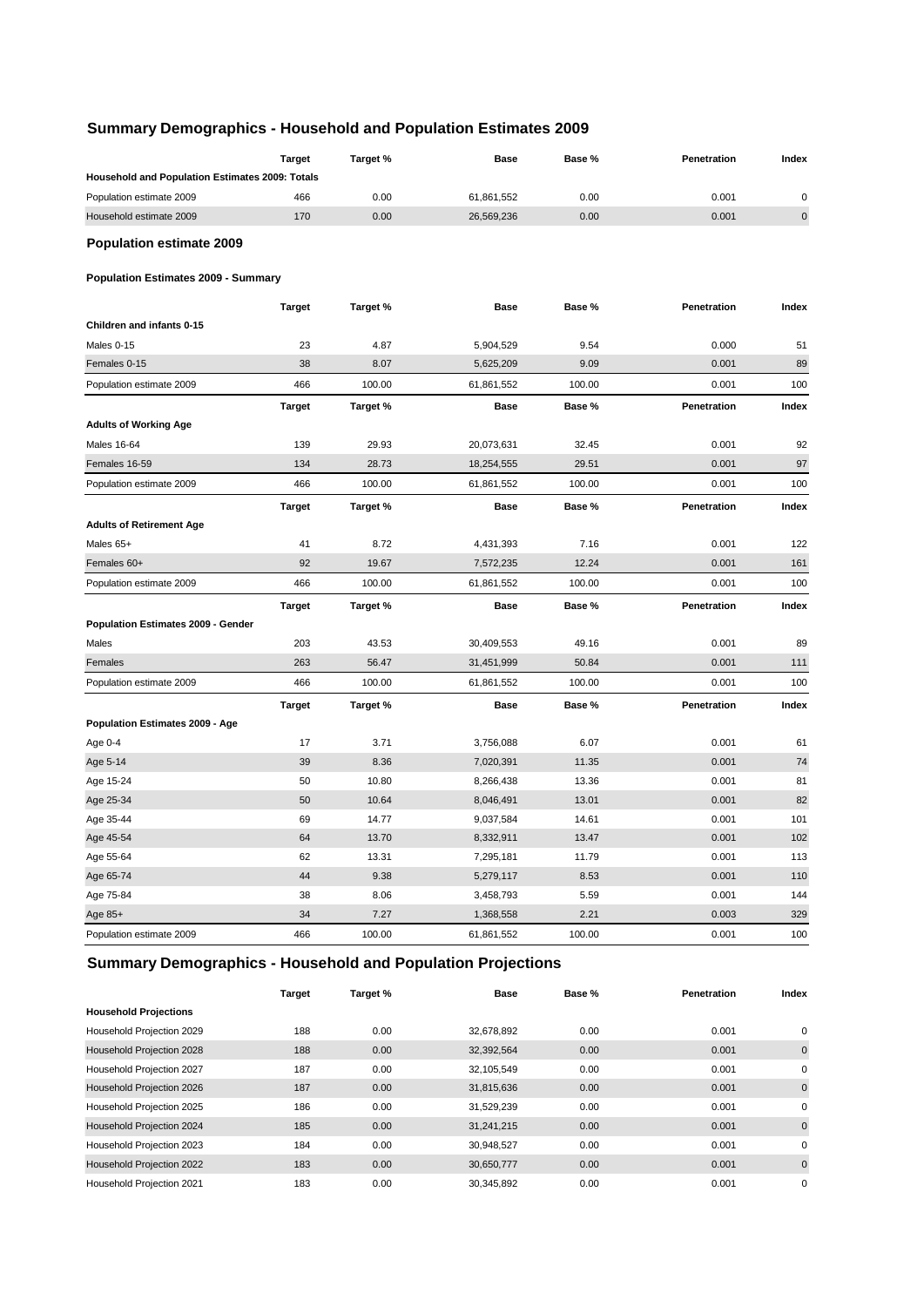| Household Projection 2020           | 184           | 0.00     | 30,039,214  | 0.00   | 0.001       | $\mathbf 0$ |
|-------------------------------------|---------------|----------|-------------|--------|-------------|-------------|
| Household Projection 2019           | 183           | 0.00     | 29,731,779  | 0.00   | 0.001       | $\pmb{0}$   |
| Household Projection 2018           | 181           | 0.00     | 29,420,278  | 0.00   | 0.001       | $\pmb{0}$   |
| Household Projection 2017           | 181           | 0.00     | 29,105,088  | 0.00   | 0.001       | 0           |
| Household Projection 2016           | 180           | 0.00     | 28,790,130  | 0.00   | 0.001       | $\mathbf 0$ |
| Household Projection 2015           | 178           | 0.00     | 28,470,361  | 0.00   | 0.001       | 0           |
| Household Projection 2014           | 177           | 0.00     | 28,149,891  | 0.00   | 0.001       | $\pmb{0}$   |
| Household Projection 2013           | 176           | 0.00     | 27,827,983  | 0.00   | 0.001       | 0           |
| Household Projection 2012           | 176           | 0.00     | 27,508,323  | 0.00   | 0.001       | $\mathbf 0$ |
| Household Projection 2011           | 172           | 0.00     | 27,190,321  | 0.00   | 0.001       | $\pmb{0}$   |
| Household Projection 2010           | 171           | 0.00     | 26,865,586  | 0.00   | 0.001       | $\pmb{0}$   |
|                                     | <b>Target</b> | Target % | <b>Base</b> | Base % | Penetration | Index       |
| Population Projections 2010 - Total |               |          |             |        |             |             |
|                                     |               |          |             |        |             |             |
| Total Resident Population (2010)    | 468           | 0.00     | 62,308,631  | 0.00   | 0.001       | $\pmb{0}$   |
|                                     | <b>Target</b> | Target % | <b>Base</b> | Base % | Penetration | Index       |
| Population Projections 2011 - Total |               |          |             |        |             |             |
| Total Resident Population (2011)    | 471           | 0.00     | 62,755,281  | 0.00   | 0.001       | 0           |
|                                     | <b>Target</b> | Target % | <b>Base</b> | Base % | Penetration | Index       |
| Population Projections 2012 - Total |               |          |             |        |             |             |
| Total Resident Population (2012)    | 478           | 0.00     | 63,199,130  | 0.00   | 0.001       | 0           |
|                                     | <b>Target</b> | Target % | Base        | Base % | Penetration | Index       |
| Population Projections 2013 - Total |               |          |             |        |             |             |

## **Population Projections 2014**

#### **Total Resident Population (2014)**

**Population Projections 2014 - Summary**

|                                             | <b>Target</b> | Target % | <b>Base</b> | Base % | Penetration | Index |
|---------------------------------------------|---------------|----------|-------------|--------|-------------|-------|
| Children and infants 0-15 (2014)            |               |          |             |        |             |       |
| Males 0-15 (2014)                           | 30            | 6.21     | 6,073,773   | 9.48   | 0.001       | 65    |
| Females 0-15 (2014)                         | 41            | 8.48     | 5,797,265   | 9.05   | 0.001       | 94    |
| Total Resident Population (2014)            | 481           | 100.00   | 64,060,137  | 100.00 | 0.001       | 100   |
|                                             | <b>Target</b> | Target % | <b>Base</b> | Base % | Penetration | Index |
| Adults of Working Age (2014)                |               |          |             |        |             |       |
| Males 16-64 (2014)                          | 134           | 27.90    | 20,397,567  | 31.84  | 0.001       | 88    |
| Females 16-59 (2014)                        | 135           | 28.00    | 18,616,742  | 29.06  | 0.001       | 96    |
| Total Resident Population (2014)            | 481           | 100.00   | 64,060,137  | 100.00 | 0.001       | 100   |
|                                             | <b>Target</b> | Target % | <b>Base</b> | Base % | Penetration | Index |
| Adults of Retirement Age (2014)             |               |          |             |        |             |       |
| Males 65+ (2014)                            | 45            | 9.31     | 5,138,506   | 8.02   | 0.001       | 116   |
| Females 60+ (2014)                          | 97            | 20.10    | 8,036,284   | 12.54  | 0.001       | 160   |
| Total Resident Population (2014)            | 481           | 100.00   | 64,060,137  | 100.00 | 0.001       | 100   |
|                                             | <b>Target</b> | Target % | <b>Base</b> | Base % | Penetration | Index |
| <b>Population Projections 2014 - Gender</b> |               |          |             |        |             |       |
| Males (2014)                                | 209           | 43.41    | 31,609,846  | 49.34  | 0.001       | 88    |
| Females (2014)                              | 272           | 56.59    | 32,450,291  | 50.66  | 0.001       | 112   |
| Total Resident Population (2014)            | 481           | 100.00   | 64,060,137  | 100.00 | 0.001       | 100   |
|                                             | <b>Target</b> | Target % | <b>Base</b> | Base % | Penetration | Index |

**Population Projections 2014 - Age**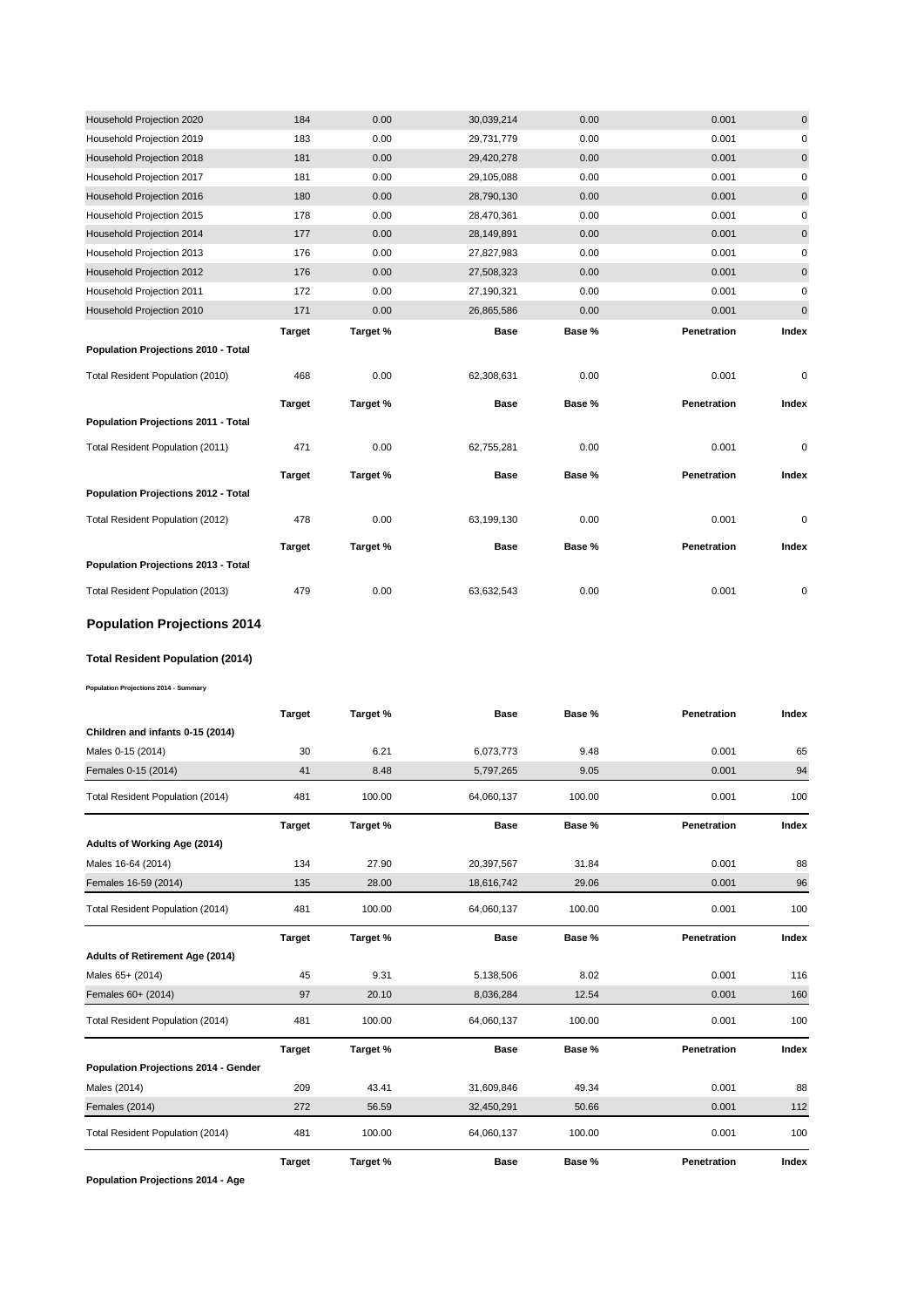| Age 0-4 (2014)                      | 24            | 5.01     | 3,964,452   | 6.19   | 0.001       | 81    |
|-------------------------------------|---------------|----------|-------------|--------|-------------|-------|
| Age 5-14 (2014)                     | 42            | 8.73     | 7,203,620   | 11.25  | 0.001       | 78    |
| Age 15-24 (2014)                    | 44            | 9.14     | 7,987,891   | 12.47  | 0.001       | 73    |
| Age 25-34 (2014)                    | 54            | 11.32    | 9,010,442   | 14.07  | 0.001       | 80    |
| Age 35-44 (2014)                    | 62            | 12.80    | 8,238,311   | 12.86  | 0.001       | 100   |
| Age 45-54 (2014)                    | 71            | 14.79    | 9,007,015   | 14.06  | 0.001       | 105   |
| Age 55-64 (2014)                    | 57            | 11.83    | 7,241,106   | 11.30  | 0.001       | 105   |
| Age 65-74 (2014)                    | 49            | 10.25    | 6,113,948   | 9.54   | 0.001       | 107   |
| Age 75-84 (2014)                    | 42            | 8.67     | 3,734,026   | 5.83   | 0.001       | 149   |
| Age 85+ (2014)                      | 36            | 7.46     | 1,559,326   | 2.43   | 0.002       | 306   |
| Total Resident Population (2014)    | 481           | 100.00   | 64,060,137  | 100.00 | 0.001       | 100   |
|                                     | <b>Target</b> | Target % | <b>Base</b> | Base % | Penetration | Index |
| Population Projections 2015 - Total |               |          |             |        |             |       |
|                                     |               |          |             |        |             |       |
| Total Resident Population (2015)    | 484           | 0.00     | 64,482,878  | 0.00   | 0.001       | 0     |
|                                     | <b>Target</b> | Target % | <b>Base</b> | Base % | Penetration | Index |
| Population Projections 2016 - Total |               |          |             |        |             |       |
| Total Resident Population (2016)    | 487           | 0.00     | 64,901,276  | 0.00   | 0.001       | 0     |
|                                     | <b>Target</b> | Target % | <b>Base</b> | Base % | Penetration | Index |
| Population Projections 2017 - Total |               |          |             |        |             |       |
| Total Resident Population (2017)    | 491           | 0.00     | 65,318,447  | 0.00   | 0.001       | 0     |
|                                     | <b>Target</b> | Target % | <b>Base</b> | Base % | Penetration | Index |
| Population Projections 2018 - Total |               |          |             |        |             |       |

## **Population Projections 2019**

#### **Total Resident Population (2019)**

**Population Projections 2019 - Summary**

|                                      | <b>Target</b> | Target % | <b>Base</b> | Base % | Penetration | Index |
|--------------------------------------|---------------|----------|-------------|--------|-------------|-------|
| Children and infants 0-15 (2019)     |               |          |             |        |             |       |
| Males 0-15 (2019)                    | 37            | 7.51     | 6,316,143   | 9.54   | 0.001       | 79    |
| Females 0-15 (2019)                  | 44            | 8.76     | 6,037,929   | 9.12   | 0.001       | 96    |
| Total Resident Population (2019)     | 497           | 100.00   | 66,177,832  | 100.00 | 0.001       | 100   |
|                                      | <b>Target</b> | Target % | <b>Base</b> | Base % | Penetration | Index |
| Adults of Working Age (2019)         |               |          |             |        |             |       |
| Males 16-64 (2019)                   | 128           | 25.79    | 20,729,212  | 31.32  | 0.001       | 82    |
| Females 16-59 (2019)                 | 138           | 27.70    | 18,762,435  | 28.35  | 0.001       | 98    |
| Total Resident Population (2019)     | 497           | 100.00   | 66,177,832  | 100.00 | 0.001       | 100   |
|                                      | <b>Target</b> | Target % | <b>Base</b> | Base % | Penetration | Index |
| Adults of Retirement Age (2019)      |               |          |             |        |             |       |
| Males 65+ (2019)                     | 49            | 9.89     | 5,690,942   | 8.60   | 0.001       | 115   |
| Females 60+ (2019)                   | 101           | 20.35    | 8,641,171   | 13.06  | 0.001       | 156   |
| Total Resident Population (2019)     | 497           | 100.00   | 66,177,832  | 100.00 | 0.001       | 100   |
|                                      | <b>Target</b> | Target % | <b>Base</b> | Base % | Penetration | Index |
| Population Projections 2019 - Gender |               |          |             |        |             |       |
| Males (2019)                         | 214           | 43.19    | 32,736,297  | 49.47  | 0.001       | 87    |
| <b>Females (2019)</b>                | 282           | 56.81    | 33,441,535  | 50.53  | 0.001       | 112   |
| Total Resident Population (2019)     | 497           | 100.00   | 66,177,832  | 100.00 | 0.001       | 100   |
|                                      | <b>Target</b> | Target % | <b>Base</b> | Base % | Penetration | Index |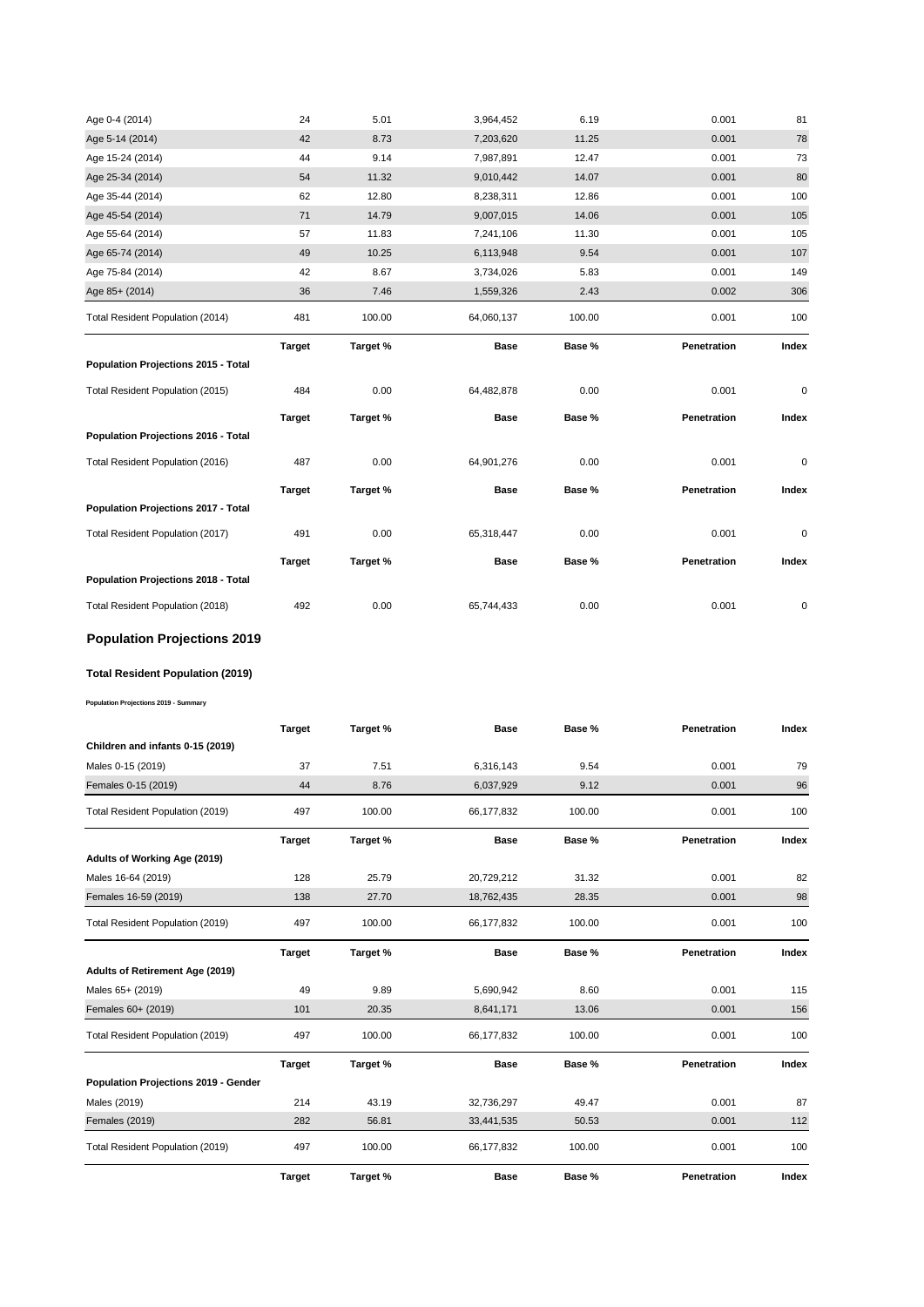#### **Population Projections 2019 - Age**

| Age 0-4 (2019)                          | 26            | 5.28     | 3,998,057   | 6.04   | 0.001       | 87        |
|-----------------------------------------|---------------|----------|-------------|--------|-------------|-----------|
| Age 5-14 (2019)                         | 50            | 10.07    | 7,688,676   | 11.62  | 0.001       | 87        |
| Age 15-24 (2019)                        | 39            | 7.88     | 7,525,457   | 11.37  | 0.001       | 69        |
| Age 25-34 (2019)                        | 55            | 10.99    | 9,404,049   | 14.21  | 0.001       | 77        |
| Age 35-44 (2019)                        | 60            | 11.99    | 8,343,036   | 12.61  | 0.001       | 95        |
| Age 45-54 (2019)                        | 70            | 14.14    | 8,817,841   | 13.32  | 0.001       | 106       |
| Age 55-64 (2019)                        | 62            | 12.43    | 7,940,909   | 12.00  | 0.001       | 104       |
| Age 65-74 (2019)                        | 52            | 10.42    | 6,512,386   | 9.84   | 0.001       | 106       |
| Age 75-84 (2019)                        | 44            | 8.88     | 4,128,598   | 6.24   | 0.001       | 142       |
| Age 85+ (2019)                          | 39            | 7.92     | 1,818,823   | 2.75   | 0.002       | 288       |
| Total Resident Population (2019)        | 497           | 100.00   | 66,177,832  | 100.00 | 0.001       | 100       |
|                                         | <b>Target</b> | Target % | <b>Base</b> | Base % | Penetration | Index     |
| Population Projections 2020 - Total     |               |          |             |        |             |           |
| Total Resident Population (2020)        | 500           | 0.00     | 66,614,106  | 0.00   | 0.001       | $\pmb{0}$ |
|                                         | <b>Target</b> | Target % | <b>Base</b> | Base % | Penetration | Index     |
| Population Projections 2021 - Total     |               |          |             |        |             |           |
| Total Resident Population (2021)        | 502           | 0.00     | 67,053,012  | 0.00   | 0.001       | 0         |
|                                         | <b>Target</b> | Target % | <b>Base</b> | Base % | Penetration | Index     |
| Population Projections 2022 - Total     |               |          |             |        |             |           |
| Total Resident Population (2022)        | 501           | 0.00     | 67,493,269  | 0.00   | 0.001       | 0         |
|                                         | <b>Target</b> | Target % | Base        | Base % | Penetration | Index     |
| Population Projections 2023 - Total     |               |          |             |        |             |           |
| Total Resident Population (2023)        | 507           | 0.00     | 67,924,917  | 0.00   | 0.001       | 0         |
| <b>Population Projections 2024</b>      |               |          |             |        |             |           |
| <b>Total Resident Population (2024)</b> |               |          |             |        |             |           |
|                                         |               |          |             |        |             |           |

**Target Target % Base Base % Penetration Index** Males 0-15 (2024) 42 8.18 6,480,502 9.48 0.001 86 Females 0-15 (2024) 45 8.84 6,198,552 9.07 0.001 97 Total Resident Population (2024) 510 100.00 68,347,600 100.00 0.001 100 **Target Target % Base Base % Penetration Index** Males 16-64 (2024) 126 24.77 21,099,331 30.87 0.001 80 Females 16-59 (2024) 137 26.93 18,793,378 27.50 0.001 98 Total Resident Population (2024) 510 100.00 68,347,600 100.00 0.001 100 **Target Target % Base Base % Penetration Index** Males 65+ (2024) 50 9.85 6,276,201 9.18 0.001 107 Females 60+ (2024) 109 21.43 9,499,636 13.90 0.001 154 Total Resident Population (2024) 510 100.00 68,347,600 100.00 0.001 100 **Target Target % Base Base % Penetration Index** Males (2024) 218 42.81 33,856,034 49.54 0.001 86 Females (2024) 291 57.20 34,491,566 50.46 0.001 113 **Adults of Working Age (2024) Adults of Retirement Age (2024) Population Projections 2024 - Gender Population Projections 2024 - Summary Children and infants 0-15 (2024)**

Total Resident Population (2024) 510 100.00 68,347,600 100.00 0.001 100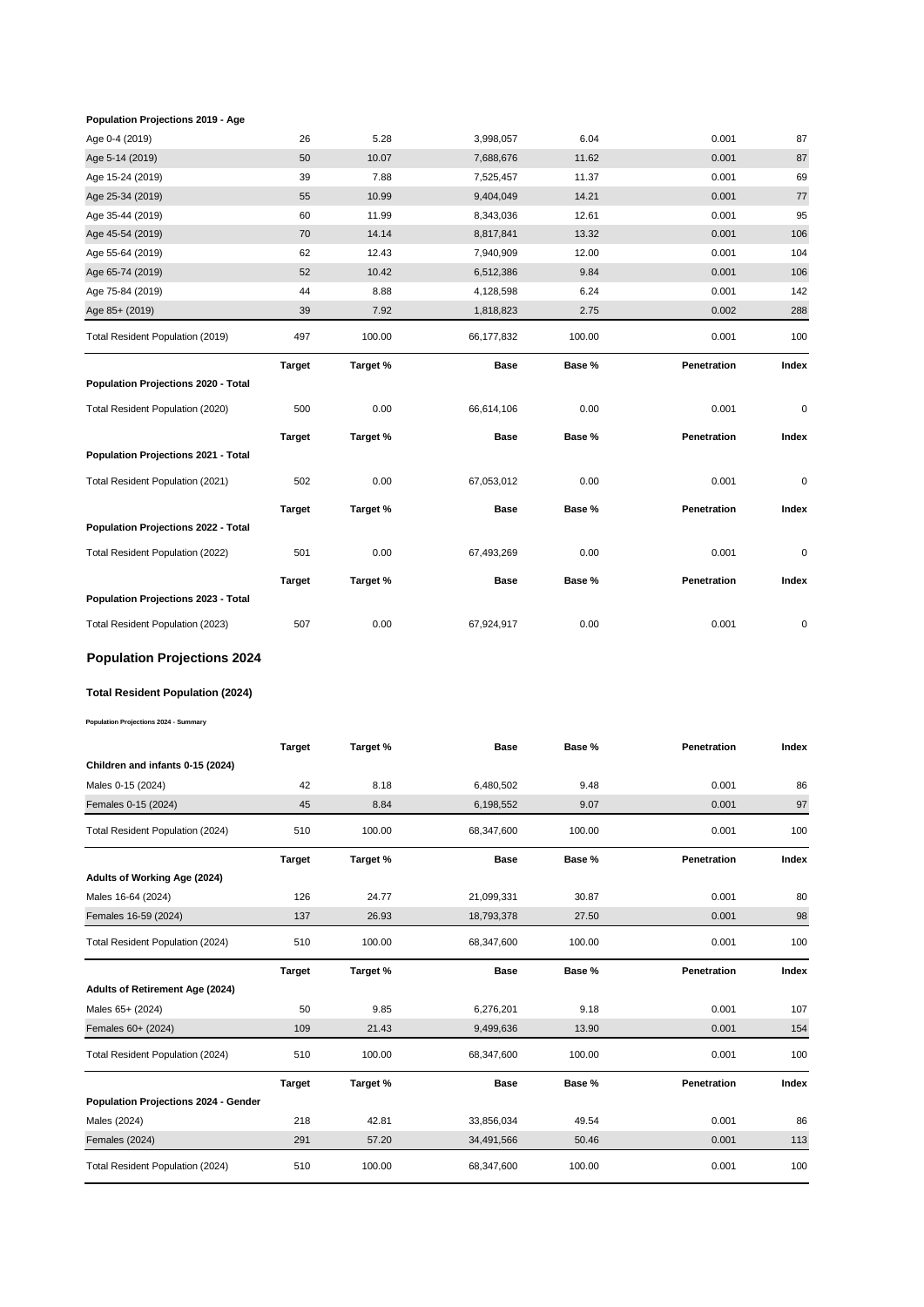|                                        | <b>Target</b> | Target % | <b>Base</b> | Base % | Penetration | Index |
|----------------------------------------|---------------|----------|-------------|--------|-------------|-------|
| Population Projections 2024 - Age      |               |          |             |        |             |       |
| Age 0-4 (2024)                         | 26            | 5.15     | 3,988,746   | 5.84   | 0.001       | 88    |
| Age 5-14 (2024)                        | 55            | 10.80    | 7,951,115   | 11.63  | 0.001       | 93    |
| Age 15-24 (2024)                       | 43            | 8.36     | 7,721,862   | 11.30  | 0.001       | 74    |
| Age 25-34 (2024)                       | 49            | 9.70     | 9,112,947   | 13.33  | 0.001       | 73    |
| Age 35-44 (2024)                       | 61            | 12.02    | 9,289,417   | 13.59  | 0.001       | 88    |
| Age 45-54 (2024)                       | 64            | 12.58    | 8,039,938   | 11.76  | 0.001       | 107   |
| Age 55-64 (2024)                       | 69            | 13.54    | 8,600,804   | 12.58  | 0.001       | 108   |
| Age 65-74 (2024)                       | 47            | 9.32     | 6,521,985   | 9.54   | 0.001       | 98    |
| Age 75-84 (2024)                       | 51            | 9.96     | 4,913,184   | 7.19   | 0.001       | 139   |
| Age 85+ (2024)                         | 44            | 8.58     | 2,207,602   | 3.23   | 0.002       | 266   |
| Total Resident Population (2024)       | 510           | 100.00   | 68,347,600  | 100.00 | 0.001       | 100   |
|                                        | <b>Target</b> | Target % | Base        | Base % | Penetration | Index |
| Population Projections 2025 - Total    |               |          |             |        |             |       |
|                                        |               |          |             |        |             |       |
| Total Resident Population (2025)       | 512           | 0.00     | 68,762,299  | 0.00   | 0.001       | 0     |
| Population Projections 2026 - Total    | <b>Target</b> | Target % | Base        | Base % | Penetration | Index |
|                                        |               |          |             |        |             |       |
| Total Resident Population (2026)       | 511           | 0.00     | 69,166,518  | 0.00   | 0.001       | 0     |
|                                        | <b>Target</b> | Target % | <b>Base</b> | Base % | Penetration | Index |
| Population Projections 2027 - Total    |               |          |             |        |             |       |
| Total Resident Population (2027)       | 515           | 0.00     | 69,589,203  | 0.00   | 0.001       | 0     |
|                                        | <b>Target</b> | Target % | Base        | Base % | Penetration | Index |
| Population Projections 2028 - Total    |               |          |             |        |             |       |
| Total Resident Population (2028)       | 518           | 0.00     | 70,008,417  | 0.00   | 0.001       | 0     |
|                                        |               |          |             |        |             |       |
| <b>Population Projections 2029</b>     |               |          |             |        |             |       |
| Total Resident Population (2029)       |               |          |             |        |             |       |
| Population Projections 2029 - Summary  |               |          |             |        |             |       |
|                                        |               |          |             |        |             |       |
|                                        | <b>Target</b> | Target % | Base        | Base % | Penetration | Index |
| Children and infants 0-15 (2029)       |               |          |             |        |             |       |
| Males 0-15 (2029)                      | 45            | 8.69     | 6,554,317   | 9.31   | 0.001       | 93    |
| Females 0-15 (2029)                    | 46            | 8.89     | 6,270,447   | 8.90   | 0.001       | 100   |
| Total Resident Population (2029)       | 522           | 100.00   | 70,425,063  | 100.00 | 0.001       | 100   |
|                                        | <b>Target</b> | Target % | Base        | Base % | Penetration | Index |
| Adults of Working Age (2029)           |               |          |             |        |             |       |
| Males 16-64 (2029)                     | 125           | 23.90    | 21,434,719  | 30.44  | 0.001       | 79    |
| Females 16-59 (2029)                   | 137           | 26.27    | 18,813,872  | 26.71  | 0.001       | 98    |
| Total Resident Population (2029)       | 522           | 100.00   | 70,425,063  | 100.00 | 0.001       | 100   |
|                                        | <b>Target</b> | Target % | <b>Base</b> | Base % | Penetration | Index |
| <b>Adults of Retirement Age (2029)</b> |               |          |             |        |             |       |
|                                        |               |          |             |        |             |       |
| Males 65+ (2029)                       | 53            | 10.17    | 6,926,419   | 9.84   | 0.001       | 103   |
| Females 60+ (2029)                     | 115           | 22.09    | 10,425,289  | 14.80  | 0.001       | 149   |
| Total Resident Population (2029)       | 522           | 100.00   | 70,425,063  | 100.00 | 0.001       | 100   |
| Population Projections 2029 - Gender   | <b>Target</b> | Target % | Base        | Base % | Penetration | Index |
| Males (2029)                           | 223           | 42.76    | 34,915,455  | 49.58  | 0.001       | 86    |
| Females (2029)                         | 299           | 57.24    | 35,509,608  | 50.42  | 0.001       | 114   |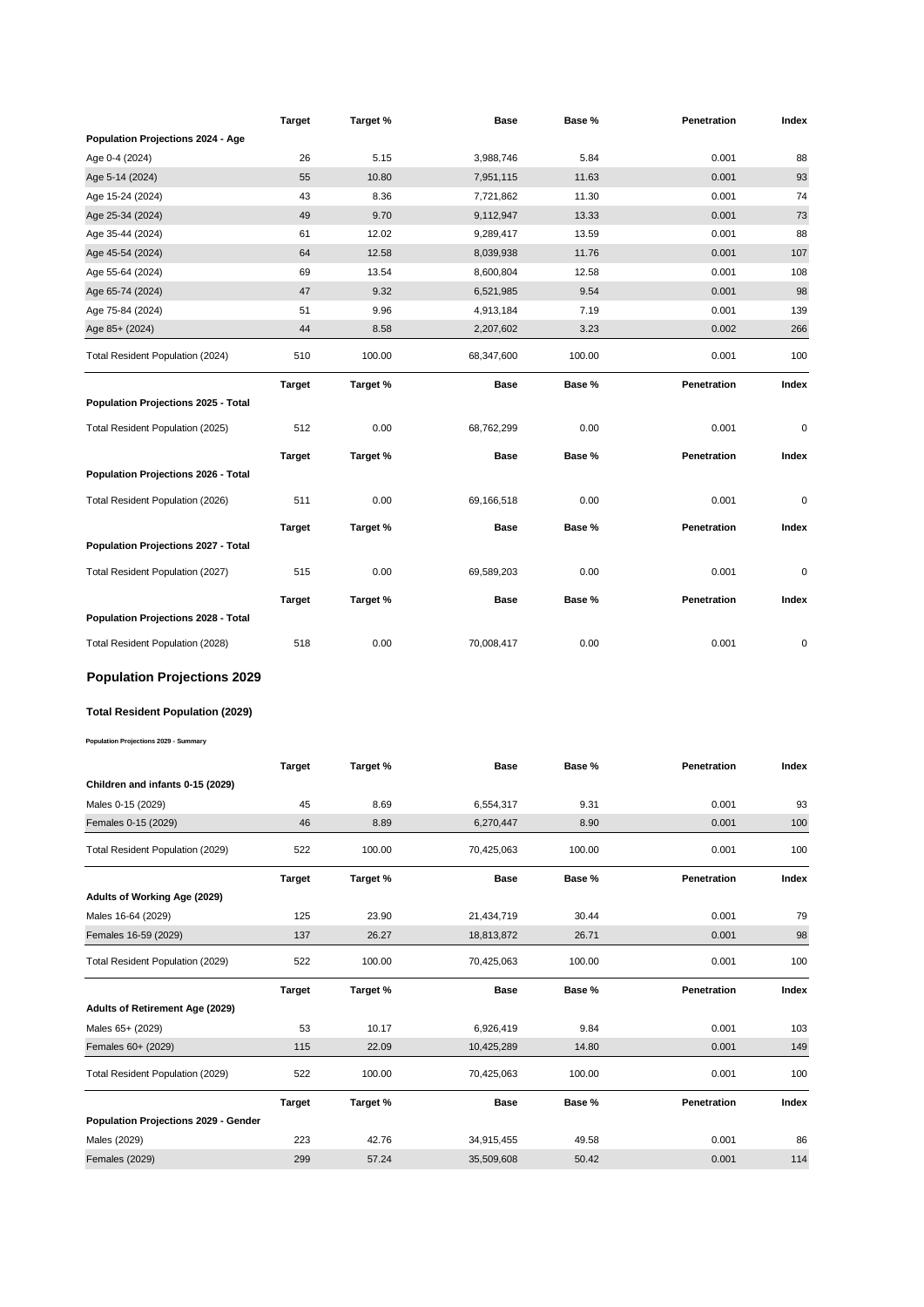| Total Resident Population (2029)                                                | 522           | 100.00        | 70,425,063             | 100.00        | 0.001          | 100         |
|---------------------------------------------------------------------------------|---------------|---------------|------------------------|---------------|----------------|-------------|
|                                                                                 | <b>Target</b> | Target %      | Base                   | Base %        | Penetration    | Index       |
| <b>Population Projections 2029 - Age</b>                                        |               |               |                        |               |                |             |
| Age 0-4 (2029)                                                                  | 26<br>59      | 5.03          | 3,938,063              | 5.59<br>11.48 | 0.001<br>0.001 | 90          |
| Age 5-14 (2029)<br>Age 15-24 (2029)                                             | 49            | 11.39<br>9.38 | 8,081,966<br>8,259,933 | 11.73         | 0.001          | 99<br>80    |
| Age 25-34 (2029)                                                                | 45            | 8.57          | 8,579,132              | 12.18         | 0.001          | 70          |
| Age 35-44 (2029)                                                                | 64            | 12.20         | 9,992,243              | 14.19         | 0.001          | 86          |
| Age 45-54 (2029)                                                                | 61            | 11.65         | 7,718,121              | 10.96         | 0.001          | 106         |
| Age 55-64 (2029)                                                                | 70            | 13.37         | 8,852,741              | 12.57         | 0.001          | 106         |
| Age 65-74 (2029)                                                                | 48            | 9.24          | 6,888,262              | 9.78          | 0.001          | 94          |
| Age 75-84 (2029)                                                                | 54            | 10.31         | 5,527,666              | 7.85          | 0.001          | 131         |
| Age 85+ (2029)                                                                  | 46            | 8.87          | 2,586,936              | 3.67          | 0.002          | 242         |
| Total Resident Population (2029)                                                | 522           | 100.00        | 70,425,063             | 100.00        | 0.001          | 100         |
|                                                                                 | <b>Target</b> | Target %      | <b>Base</b>            | Base %        | Penetration    | Index       |
| Summary Demographics - Experian Revised Household and Population Estimates 2009 |               |               |                        |               |                |             |
| <b>Experian Revised Households</b>                                              | 170           | 0.00          | 26,522,644             | 0.00          | 0.001          | 0           |
| <b>Experian Revised Population</b>                                              | 468           | 0.00          | 61,796,587             | 0.00          | 0.001          | $\mathbf 0$ |
| Experian Revised Adults 15+                                                     | 412           | 0.00          | 50,996,904             | 0.00          | 0.001          | $\pmb{0}$   |
| Experian Revised Adults 16+                                                     | 408           | 0.00          | 50,243,304             | 0.00          | 0.001          | $\pmb{0}$   |
| Experian Revised Adults 18+                                                     | 396           | 0.00          | 48,680,614             | 0.00          | 0.001          | $\mathbf 0$ |
|                                                                                 | <b>Target</b> | Target %      | Base                   | Base %        | Penetration    | Index       |
| <b>Summary Demographics - Experian Revised Population Projections</b>           |               |               |                        |               |                |             |
| <b>Experian Revised Population</b><br>Projection 2010                           | 471           | 0.00          | 62,229,085             | 0.00          | 0.001          | 0           |
| <b>Experian Revised Population</b><br>Projection 2011                           | 475           | 0.00          | 62,654,320             | 0.00          | 0.001          | $\mathbf 0$ |
| <b>Experian Revised Population</b><br>Projection 2012                           | 484           | 0.00          | 63,085,385             | 0.00          | 0.001          | 0           |
| <b>Experian Revised Population</b><br>Projection 2013                           | 486           | 0.00          | 63,504,351             | 0.00          | 0.001          | $\pmb{0}$   |
| <b>Experian Revised Population</b><br>Projection 2014                           | 488           | 0.00          | 63,927,064             | 0.00          | 0.001          | 0           |
| <b>Experian Revised Population</b><br>Projection 2015                           | 494           | 0.00          | 64,358,105             | 0.00          | 0.001          | $\mathbf 0$ |
| <b>Experian Revised Population</b><br>Projection 2016                           | 498           | 0.00          | 64,784,524             | 0.00          | 0.001          | 0           |
| <b>Experian Revised Population</b><br>Projection 2017                           | 504           | 0.00          | 65,216,599             | 0.00          | 0.001          | $\pmb{0}$   |
| <b>Experian Revised Population</b><br>Projection 2018                           | 506           | 0.00          | 65,662,222             | 0.00          | 0.001          | 0           |
| <b>Experian Revised Population</b><br>Projection 2019                           | 513           | 0.00          | 66,096,464             | 0.00          | 0.001          | $\pmb{0}$   |
| <b>Experian Revised Population</b><br>Projection 2020                           | 519           | 0.00          | 66,533,131             | 0.00          | 0.001          | 0           |
| <b>Experian Revised Population</b><br>Projection 2021                           | 522           | 0.00          | 66,976,171             | 0.00          | 0.001          | $\pmb{0}$   |
| <b>Experian Revised Population</b><br>Projection 2022                           | 523           | 0.00          | 67,405,290             | 0.00          | 0.001          | 0           |
| <b>Experian Revised Population</b><br>Projection 2023                           | 530           | 0.00          | 67,829,839             | 0.00          | 0.001          | $\mathbf 0$ |
| <b>Experian Revised Population</b><br>Projection 2024                           | 535           | 0.00          | 68,260,739             | 0.00          | 0.001          | $\pmb{0}$   |
| <b>Experian Revised Population</b><br>Projection 2025                           | 539           | 0.00          | 68,671,881             | 0.00          | 0.001          | $\mathbf 0$ |
| <b>Experian Revised Population</b><br>Projection 2026                           | 540           | 0.00          | 69,089,141             | 0.00          | 0.001          | 0           |
| <b>Experian Revised Population</b><br>Projection 2027                           | 545           | 0.00          | 69,487,301             | 0.00          | 0.001          | $\mathbf 0$ |
| <b>Experian Revised Population</b><br>Projection 2028                           | 549           | 0.00          | 69,875,273             | 0.00          | 0.001          | 0           |